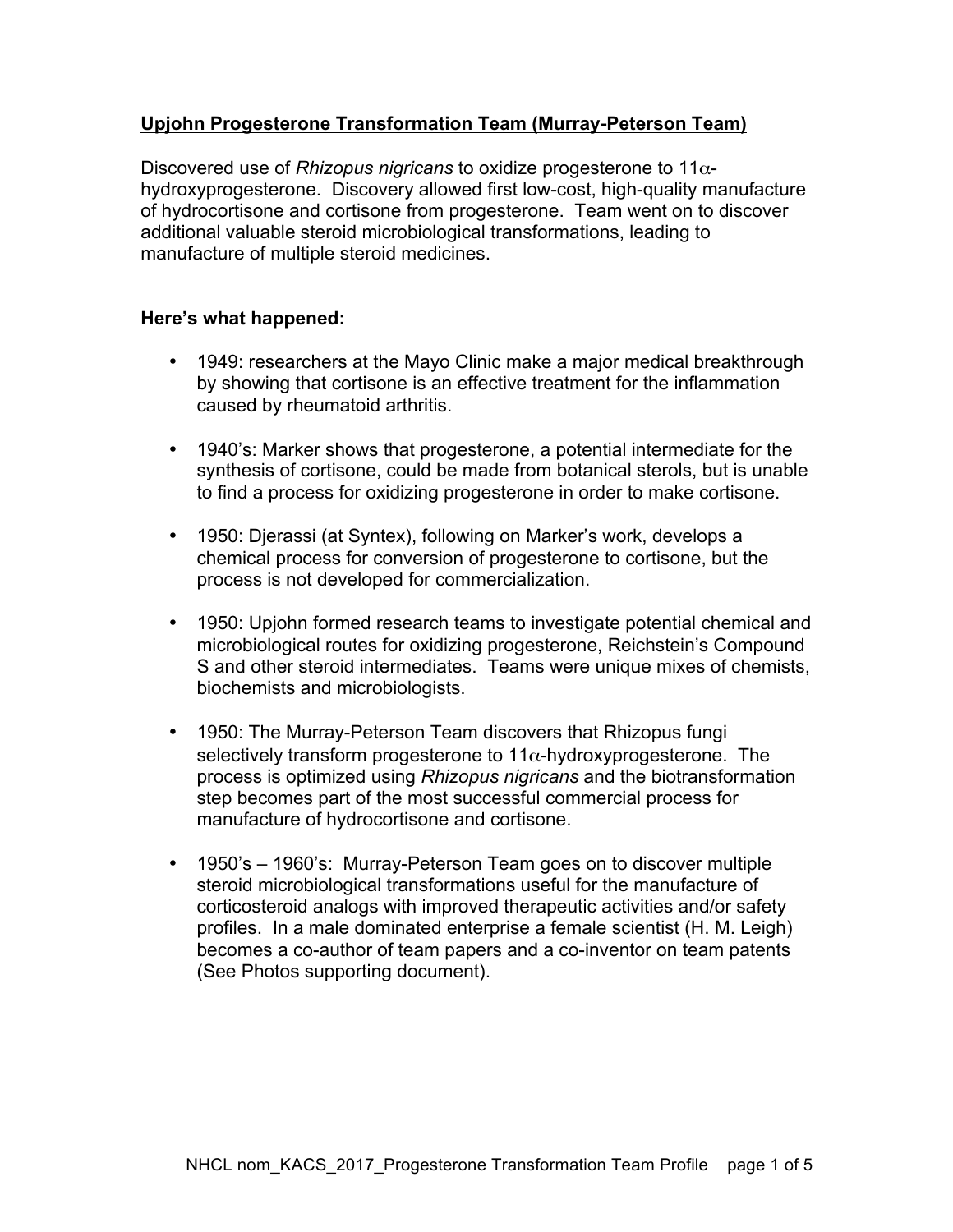### **What has been said about the significance of the progesterone biotransformation discovery:**

"The 11alpha-hydroxylation of progesterone was the trigger shortly after the beginning of the cortisone era in 1949 that reshaped steroid research strategy throughout the pharmaceutical industry."

"Within the framework of a discliplined and well-coordinated project Murray and Peterson, individuals of sharpley contrasting nature, had made a history-making discovery of the unobvious, the hallmark of invention by definition and hailed as 'the neatest trick of the year'."

from: J.A. Hogg. Steroids, the steroid community, and Upjohn in perspective: a profile of innovation. *Steroids*, 1992, 57, 593-616, (with reference to: *Chem, Eng. News*, 7 April 1952).

"The importance of the Murray-Peterson discovery was many-fold. It led to a new technology for the manufacture of adrenocortical hormones and, eventually, of their synthetic analogs. It introduced the use of fungi, heretofore unexplored as a source of enzymes for microbiological transformations. And perhaps most important of all, it caused a surge of interest in the field. Much new, basic information for science was developed subsequently from the study of microbiological transformation of steroids."

from: W. Charney, H.L. Herzog. Microbial Transformations of Steroids – A Handbook. Academic Press, New York. 1967, page 5.

"The pragmatic and the programmatic strains of biotechnic thinking of the 1930s came together in the years after World War II. Medicine, energy and the environment were each seen to be served by a potentially powerful new technological paradigm. The manufacture of antibiotics and then steroids by means of fermentation technologies grew enormously. This provided a context for the formalizing of biotechnology as a distinct applied science."

Michael R. Ladisch, M. 2005. Biotechnology (Bioprocess Engineering). Van Nostrand's Encyclopedia of Chemistry. pg 7. Published Online: 15 JUL 2005 DOI: 10.1002/0471740039.vec0422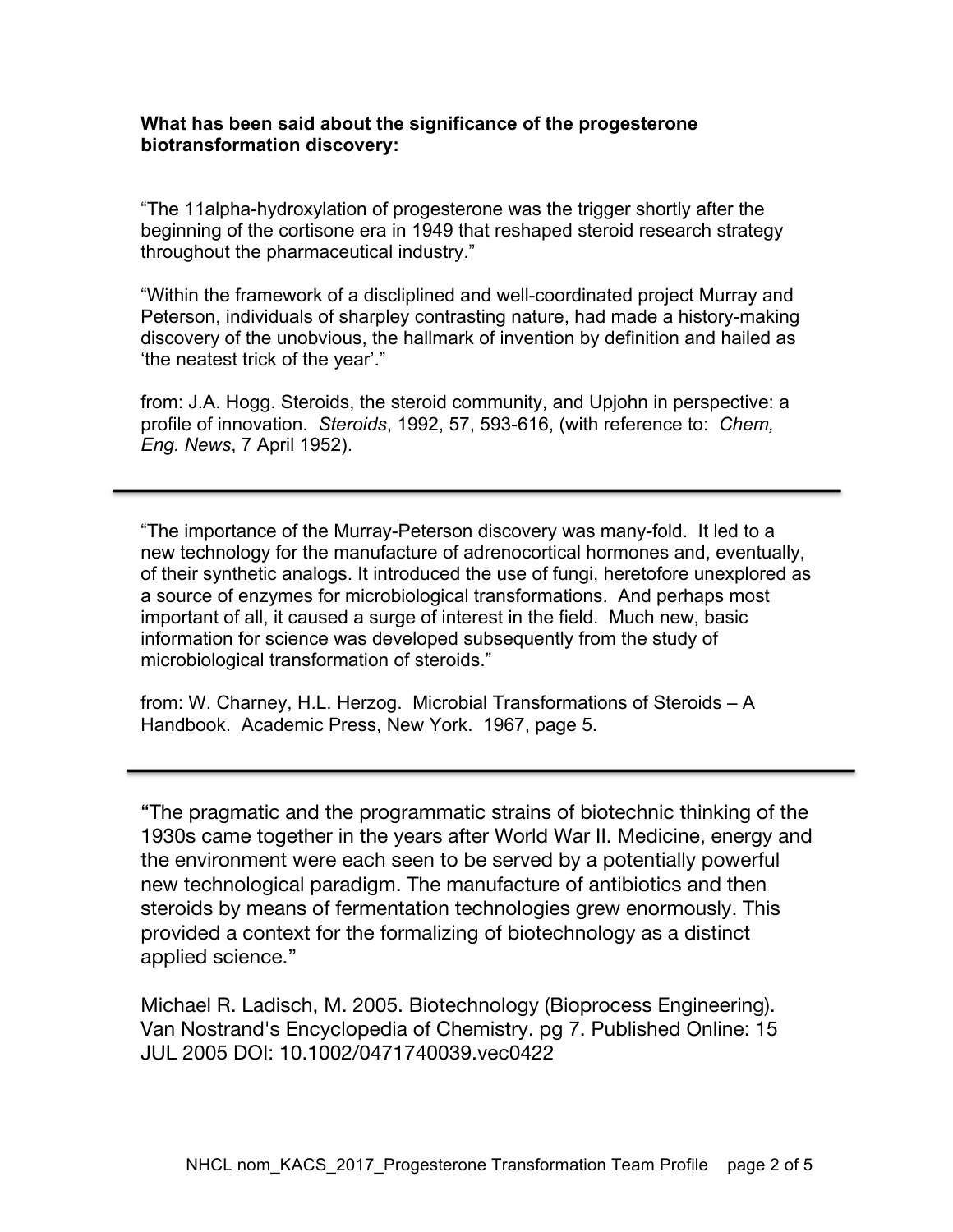"One research program led by Djerassi focused on the conversion of diosgenin to cortisone."

"At that time, cortisone could only be made by a laborious 36-step Merck & Co. process that started with desoxycholic acid isolated from ox bile. Syntex completed its synthesis of cortisone from diosgenin; however, this achievement immediately was overtaken by another scientific breakthrough.

In 1951, scientists at the Upjohn Co. introduced a microbiological process, which specifically oxidized progesterone to a product that was easily converted to cortisone."

From: The "Marker Degradation" and Creation of the Mexican Steroid Industry 1938-1945. ACS International Historic Chemical Landmark. Dedicated 1 Oct 1999.

## **Team Published Papers**

D.H. Peterson, H.C. Murray. **Microbiological Oxygenation of Steroids at Carbon-11.** *J. Am. Chem. Soc.*, 1952, 74(7), 1871-1872.

D.H. Peterson, H.C. Murray, S.H. Eppstein, L.M. Reineke, A. Weintraub, P.D. Meister, H.M. Leigh. **Microbiological Transformations of Steroids. I. Introduction of Oxygen at Carbon-11 of Progesterone.** *J. Am. Chem. Soc.,* 1952, 74(23), 5933-5936.

P.D. Meister, D.H. Peterson, H.C. Murray, S.H. Eppstein, L.M. Reineke, A. Weintraub, H.M. Leigh. **Microbiological Transformations of Steroids. II. The Preparation of 11**α**-Hydroxy-17**α**-progesterone.** *J. Am. Chem. Soc.,* 1953, 71(1), 55-57.

S.H. Eppstein, P.D. Meister, D.H. Peterson, H.C. Murray, H.M. Leigh, D.A. Lyttle, L.M. Reineke. A. Weintraub. **Microbiological Transformations of Steroids. III. Preparation of 11-Epi-cortisone and 6**β**-Hydroxy-11-desoxycorticosterone.** *J. Am. Chem. Soc.,* 1953, 75(2), 408-412.

D.H. Peterson, S.H. Eppstein, P.D. Meister, B.J. Magerlein, H.C. Murray, H.M. Leigh, A. Weintraub, L.M. Reineke. **Microbiological Transformations of Steroids. IV. The 11-Epimer of Compound F and Other New Oxygenated Derivatives of Reichstein's Compound S. A New Route to Cortisone.** *J. Am. Chem. Soc.,* 1953, 75(2), 412-415.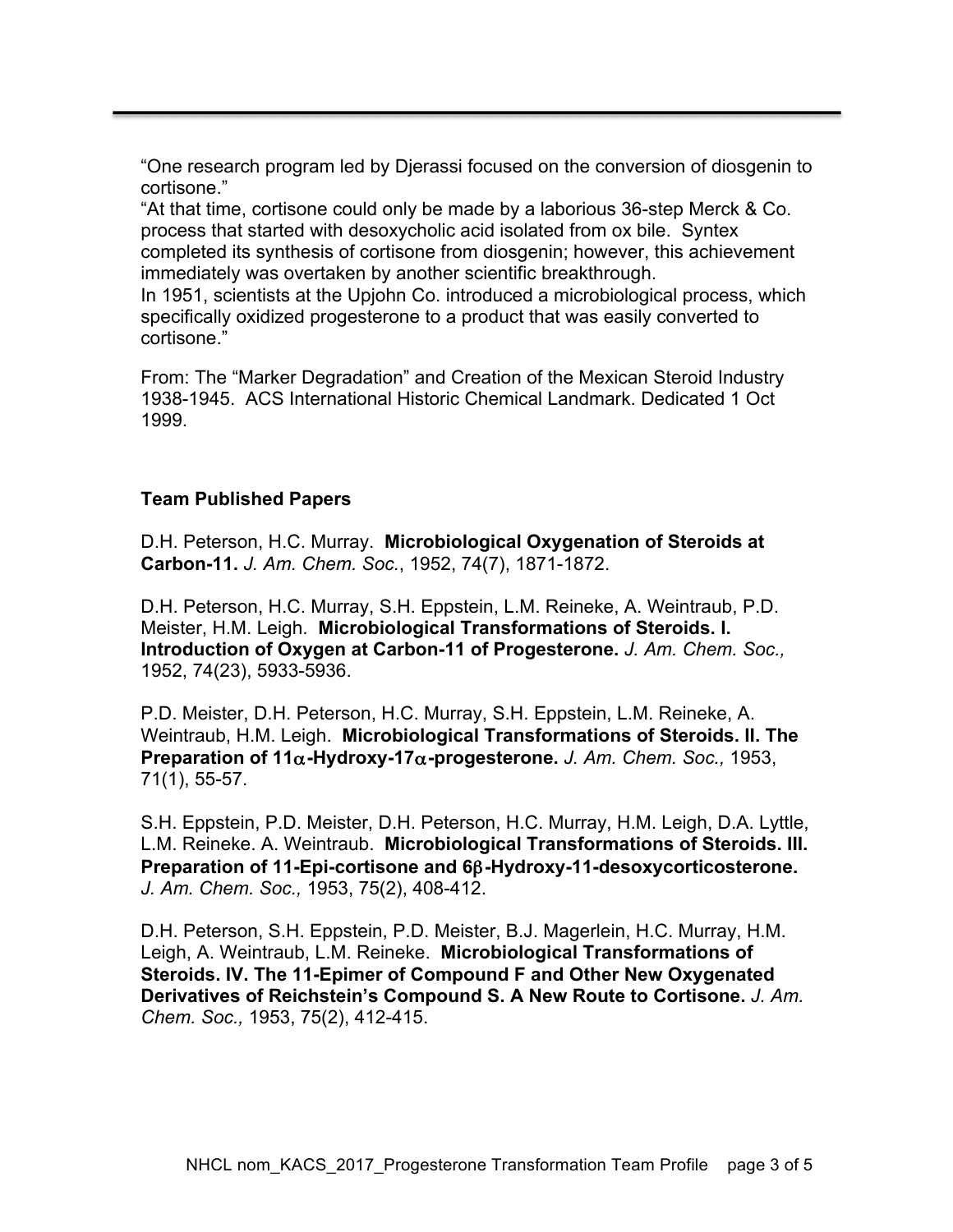P.D. Meister, D.H. Peterson, H.C. Murray, G.B. Spero, S.H. Eppstein, A. Weintraub, L.M. Reineke, H.M. Leigh. **Microbiological Transformations of Steroids. V. The Oxygenation of 17**α**-Hydroxyprogesterone to 6**β**,17**α**-Dihydroxyprogesterone and 11**α**,17**α**-Dihydroxyprogesterone.** *J. Am. Chem. Soc.,* 1953, 75(2), 416-418.

D.H. Peterson, A.H. Nathan, P.D. Meister, S.H. Eppstein, H.C. Murray, A. Weintraub, L.M. Reineke, H.M. Leigh. **Microbiological Transformations of Steroids. VI. Preparation of 11**α**-Hydroxy-6-dehydroprogesterone.** *J. Am. Chem. Soc.,* 1953, 75(2), 419-421.

S.H. Eppstein, D.H. Peterson, H.M. Leigh, H.C. Murray, A. Weintraub, L.M. Reineke, P.D. Meister. **Microbiological Transformations of Steroids. VII. Preparation of 11**α**-Hydroxypregnane-3,20-dione and 11**α**-Hydroxyallopregnane-3,20-dione.** *J. Am. Chem. Soc.,* 1953, 75(2), 421-422.

D.H. Peterson, S.H. Eppstein, P.D. Meister, H.C. Murray, H.M. Leigh, A. Weintraub, L.M. Reineke. **Microbiological Transformations of Steroids. IX. Degradation of C21 Steroids to C19 Ketones and to Testolactone.** *J. Am. Chem. Soc.,* 1953, 75(22), 5768-5769.

S.H. Eppstein, P.D. Meister, H.M. Leigh, D.H. Peterson, H.C. Murray, L.M. Reineke, A. Weintraub. **Microbiological Transformations of Steroids. X. The Oxygenation of Androgens by Rhizopus.** *J. Am. Chem. Soc.,* 1954, 76(22), 5679-5682.

P.D. Meister, D.H. Peterson, S.H. Eppstein, H.C. Murray, L.M. Reineke, A. Weintraub, H.M. Leigh Osborn. **Microbiological Transformations of Steroids. XI. The Transformation of 3-Ketobisnor-4-cholen-22-al to 11**α**,22- Dihydroxybisnor-4-cholen-3-one and 6**β**,11**α**,22-Trihydroxybisnor-4-cholen-3-one by Rhizopus.** *J. Am. Chem. Soc.,* 1954, 76(22), 5679-5682.

P.D. Meister, L.M. Reineke, R.C. Meeks, H.C. Murray, S.H. Eppstein, H.M. Leigh Osborn, A. Weintraub, D.H. Peterson. **Microbiological Transformations of Steroids. XII. 17**α**-Hydroxylation.** *J. Am. Chem. Soc.,* 1954, 76(15), 4050-4051.

R.L. Pederson, J.A. Campbell, J.C. Babcock, S.H. Eppstein, H.C. Murray, A. Weintraub, R.C. Meeks, P.D. Meister, L.M. Reineke, D.H. Peterson. **Microbiological Transformations of Steroids. XIV. The Preparation of a Tertiary Hydroxy-steroid, 10**ε**-Hydroxy-19-nortestosterone.** *J. Am. Chem. Soc.,* 1956, 78(7), 1512-1513.

S.H. Eppstein, P.D. Meister, D.H. Peterson, H.C. Murray, H.M. Leigh Osborn, A. Weintraub, L.M. Reineke, R.C. Meeks. **Microbiological Transformations of Steroids. XV. Tertiary Hydroxylation of Steroids by Fungi of the Order Mucorales.** *J. Am. Chem. Soc.,* 1958, 80(13), 3382-3389.